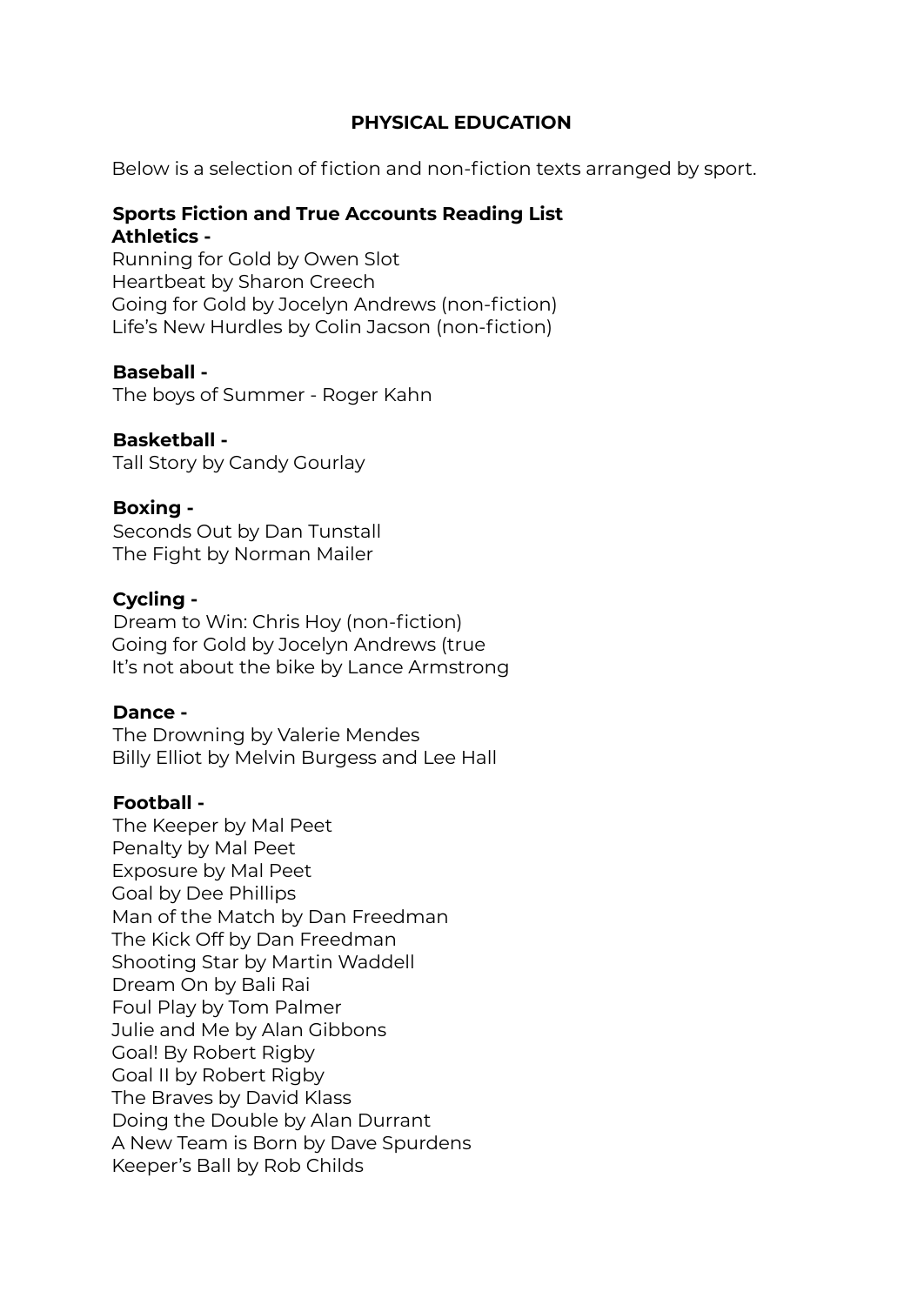The Dirty Dozen by Tony Bradman Boy Overboard by Morris Gleitzman Dream to Win – Wayne Rooney (non-fiction) Dream to Win – David Beckham (non-fiction) World Cup Heroes: David Beckham by Owen Russell (non-fiction) World Cup Heroes: Rio Ferdinand by Wensley Clarkson (non-fiction) World Cup Heroes: Steven Gerrard by Adam Cottier (non-fiction) Theo Walcott by Andy Croft (non-fiction) Moving the Goalposts by Rob Childs (GN) Tackling Life by Charlie Oatway (non-fiction) Fever Pitch by Nick Hornby Tangerine - Edward Bloor

#### **Hiking -**

A Walk in the Woods by Bill Bryson (non-fiction) Horse Racing - Seabiscuit by Laura Mailer

# **Martial Arts -**

Tiger by Jeff Stone Kung Fu Trip by Benjamin Zephaniah (non-fiction)

# **Motor racing -**

Dream to Win: Lewis Hamilton (non-fiction)

# **Mountaineering -**

Touching the Void by Joe Simpson (non-fiction) The Beckoning Silence by Joe Simpson (non-fiction) Climbing High by Lene Gammelgaard (non-fiction) Peak Performance by Tori James (non-fiction)

# **Rugby -**

Scrum by Tom Palmer Grand Slam Man by Dan Lydiate (non-fiction) Rugby Rivals by Martyn Williams (non-fiction)

**Sailing -** The Wanderer by Sharon Creech

#### **Skateboarding -** Slam by Nick Hornby

**Skiing -** Bloomability by Sharon Creech

# **Survival skills**

Touching the Void by Joe Simpson (non-fiction)